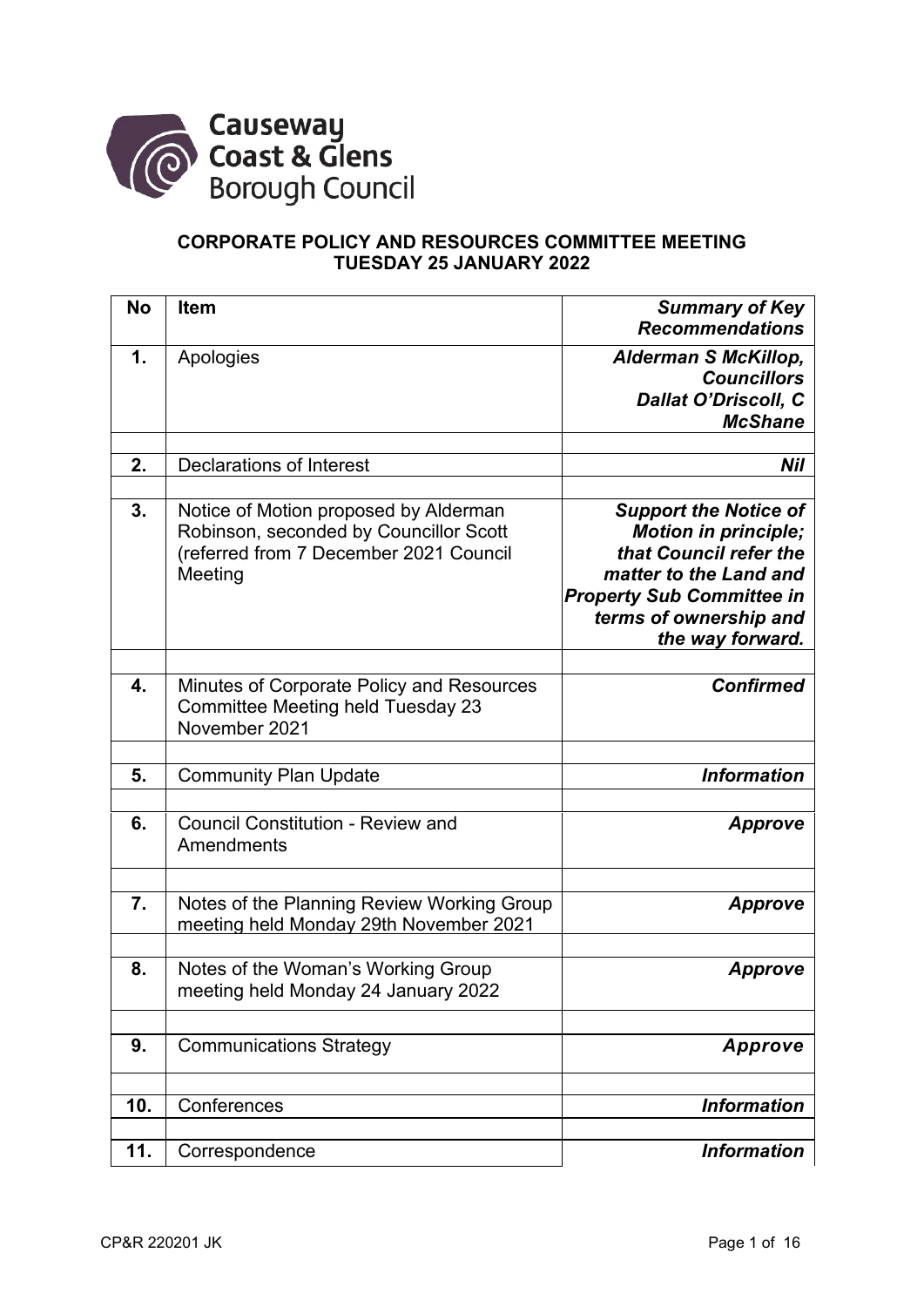| i)   | Email correspondence from G Scott, Unite the<br>Union to Council Chief Executive, D Jackson                                                                                                                                    |                                                                                                                                                                                                           |
|------|--------------------------------------------------------------------------------------------------------------------------------------------------------------------------------------------------------------------------------|-----------------------------------------------------------------------------------------------------------------------------------------------------------------------------------------------------------|
| ii)  | 17 January 2022<br>Email correspondence from D Anderson,<br>NILGA to Council Chief Executive, D Jackson<br>18 January 2022                                                                                                     |                                                                                                                                                                                                           |
| iii) | Email letter correspondence from S Havlin,<br><b>Local Government Boundaries Commissioner</b><br>to Council Chief Executive, D Jackson dated<br>18 January 2022                                                                |                                                                                                                                                                                                           |
| 12.  | Consultations                                                                                                                                                                                                                  |                                                                                                                                                                                                           |
| i)   | Department for Communities Call for Evidence<br>on Northern Ireland Councils - Remote/Hybrid<br>Meetings submission date 15 February 2022                                                                                      | To recommend that<br><b>Council issue a Corporate</b><br>response to the DfC<br>consultation on the Call for<br><b>Evidence on Northern</b><br><b>Ireland Councils-</b><br><b>Remote/Hybrid Meetings.</b> |
| ii)  | <b>Local Government Boundaries Commissioner</b><br>for Northern Ireland Consultation on the<br><b>Revised Recommendations of the Local</b><br><b>Government Boundaries Commissioner</b><br>(LGBC) submission date 1 March 2022 | <b>Information</b>                                                                                                                                                                                        |
| 13.  | Matters for reporting to Partnership Panel                                                                                                                                                                                     | <b>None</b>                                                                                                                                                                                               |
|      |                                                                                                                                                                                                                                |                                                                                                                                                                                                           |
|      | 'In Committee' (Items 14 - 18 inclusive)                                                                                                                                                                                       |                                                                                                                                                                                                           |
| 14.  | Minutes of the Land and Property Sub<br>Committee meeting held 5 January 2022                                                                                                                                                  | <b>Approve and</b><br>recommendations therein                                                                                                                                                             |
| 15.  | Update and Proposed Amendments to<br>Standing Orders following Hartlands (NI) Ltd<br>Judgment                                                                                                                                  | Approve                                                                                                                                                                                                   |
| 16.  | Populating the Organisation Structure Update                                                                                                                                                                                   | to recommend that<br><b>Council receive an</b><br>update at the next Full<br><b>Council Meeting and if</b><br>required, the Directors<br>from the relevant                                                |